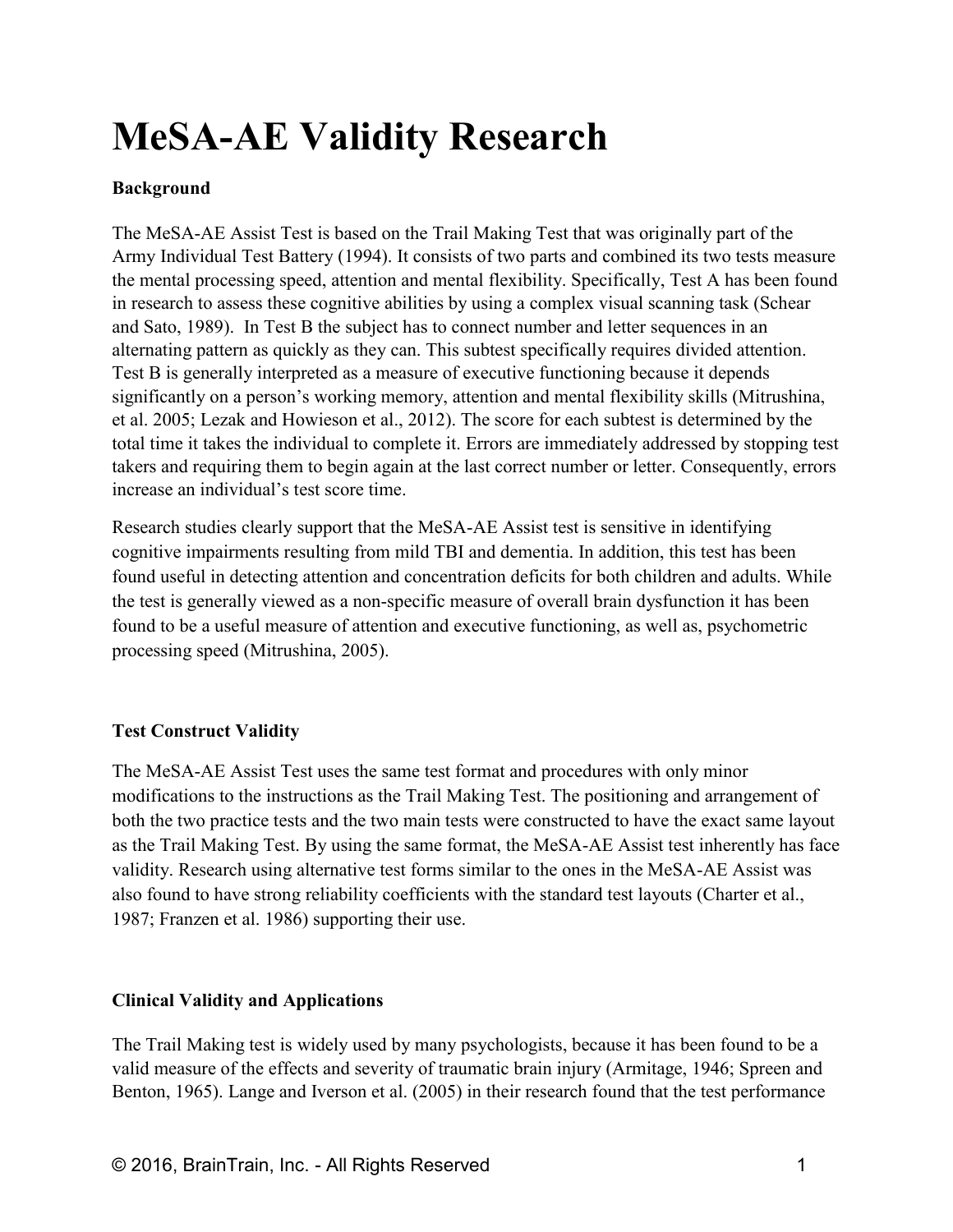times increased proportionately based on the severity of the injury. An individual's performance on both tests was also found to significantly predict their level of independent functioning (M.B. Acker and Davis, 1989). In addition, Test A has been found to be sensitive to identifying individuals with a post-concussion syndrome (PCS). While an individual's score on Tests A and B were not found to be sensitive in significantly differentiating non-impaired individuals from those diagnosed with PCS, their high test time scores were clinically useful in ruling in PCS. This finding means that individuals who do not have PCS are unlikely to have impaired test time scores on either Test A or B (Cicerone and Azulay, 2002).

Lezak and Howieson et al., (2012) report that Test B has been found in several studies to be reflective of impairments in the left prefrontal cortex region. Both Tests A and B have also been found to be useful in identifying the beginning symptoms of dementia (Greenlief et al., 1985). Storandt, Botwinick et al. (1984) completed a research study that found Test A, by itself, was significantly useful in differentiating control subjects from individuals diagnosed with dementia. It has been also been found that older populations who are impaired in more complex daily living skills will show significantly higher test scores on Test B than non-impaired older adults (Bell-McGinty et al., 2002). The test has also been found to identify impairments for individuals who have been diagnosed with various types of dementia, including Alzheimer's disease (Chen et al., 2000). However, different types of dementia disorders were not found to be differentiated by their test scores and almost all individuals with dementia had high test time scores (Barr et al., 1992).

There are a number of other factors and disorders that are likely to result in higher test scores for both tests. Research has identified that individuals with emotional problems such as depression or more severe psychiatric disorders, including schizophrenia, are likely to show significant impairments on this test (Gass and Daniel, 1990; Crockett, Tallman, et al., 1988). Test errors were found to occur more often for individuals who had frontal lesions when compared to control subjects or individuals with posterior lesions (Stuss, Bisschop, et al., 2001). The test has also been found to be sensitive to identifying cognitive impairments for individuals who chronically abuse substances (McCaffrey, Krahula, et al., 1989).

The Spanish language version of the Trail Making Test was found to be valid for use with Hispanic populations using existing normative data criterion for evaluation of the test scores (Arnold, B.R., Montgomery, G.T. et al., 1994). While the interpretation of other neuropsychological tests was identified by these researchers to be biased for other ethnic populations, their findings do not support that this is likely to be true for the MeSA-AE Assist test. Thus, both Swedish and Spanish versions of this test can be validly interpreted using the normative data provided.

In summary, there is a significant body of research that supports the validity of this test in assessing impairments in general cognitive functioning, attention and mental processing speed that are likely to impact an individual's performance in both work and school environments. In addition, lower test quotient scale scores were found to be significantly indicative of greater impairment in individual's functioning. This test has also been found to be useful in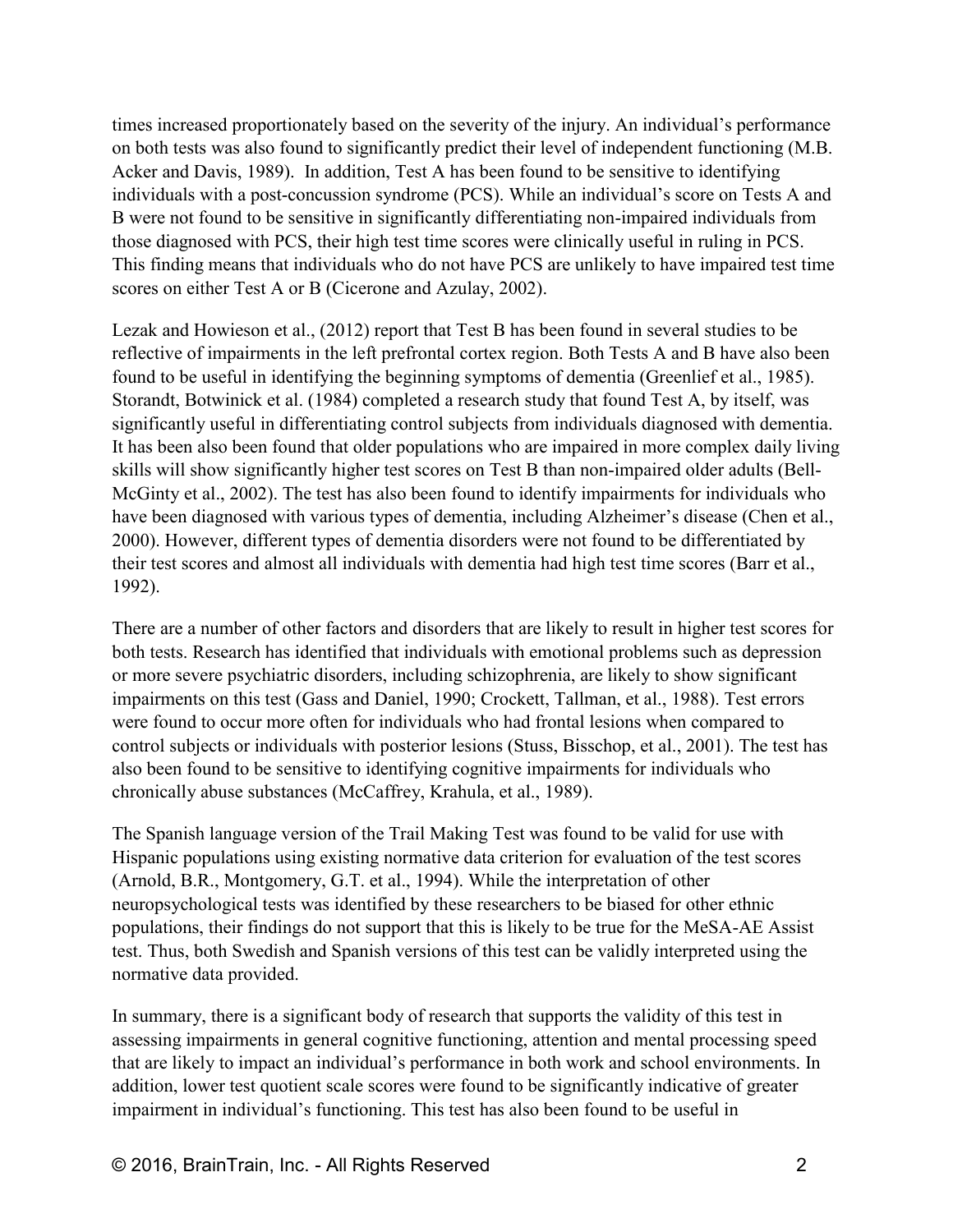differentiating numerous disorders that are known to result in impaired cognitive functioning (Strauss, Sherman and Spreen, 2006).

#### **Demographic Effects**

Strauss, Sherman and Spreen completed a review of the research pertaining to demographic and cultural differences for this test. Gender differences in numerous studies were not found to reveal significant sex-related differences for adults. Slower score times were identified for Chinese-English bi-lingual and African American populations, but the primary relative differences in scores were found to be mostly attributable to the individual's age and secondarily to their education level. In general, these demographic variables were found to have less effect on test scores for clinical populations. Consequently, the MeSA-AE Assist Test normative scoring system uses age based norms and automatically adjusts the normative data set based on the person's education level, if available.

The Spanish language version of the Trail Making Test was found to be valid for use with Hispanic populations using existing normative data criterion for evaluation of the test scores (Arnold, B.R., Montgomery, G.T. et al., 1994). While the interpretation of other neuropsychological tests was identified by these researchers to be biased for other ethnic populations, their findings do not support that this is likely to be true for the MeSA-AE Assist test. Thus, both Swedish and Spanish versions of this test can be validly interpreted using the normative data provided for the MeSA-AE Assist Test.

### **Test Reliability**

A number of research studies have been completed that evaluated the test-retest reliability of the Trail Making Test. As noted above, the test consists of Test A and Test B and the reliability coefficients differ somewhat for these two tests. The reliability coefficients for Test A ranged from a low of .46 to a high of .94 for non-clinical populations (Strauss, Sherman and Spreen, 2006). However, the reliability coefficients in the research literature for Test A were not found to be as strong for clinical populations, particularly for those individuals who were more impaired (e.g. diagnosed with schizophrenia, HIV or Epilepsy). The test-retest reliability coefficients for Test B were typically higher and ranged from .44 to .95 for non-clinical populations. The Test B coefficients fell in the strong to high range for clinical populations; with a low of .62 and a high of .87. Based on seven reliability studies of normal populations reviewed by Strauss, Sherman and Spreen (2006) it was determined by this author that the mean reliability for Test A and Test B was .66 and .73, respectively. Given this extensive body of test-retest reliability research, it is evident that both Test A and Test B have sufficient reliability to support their use in clinical assessments.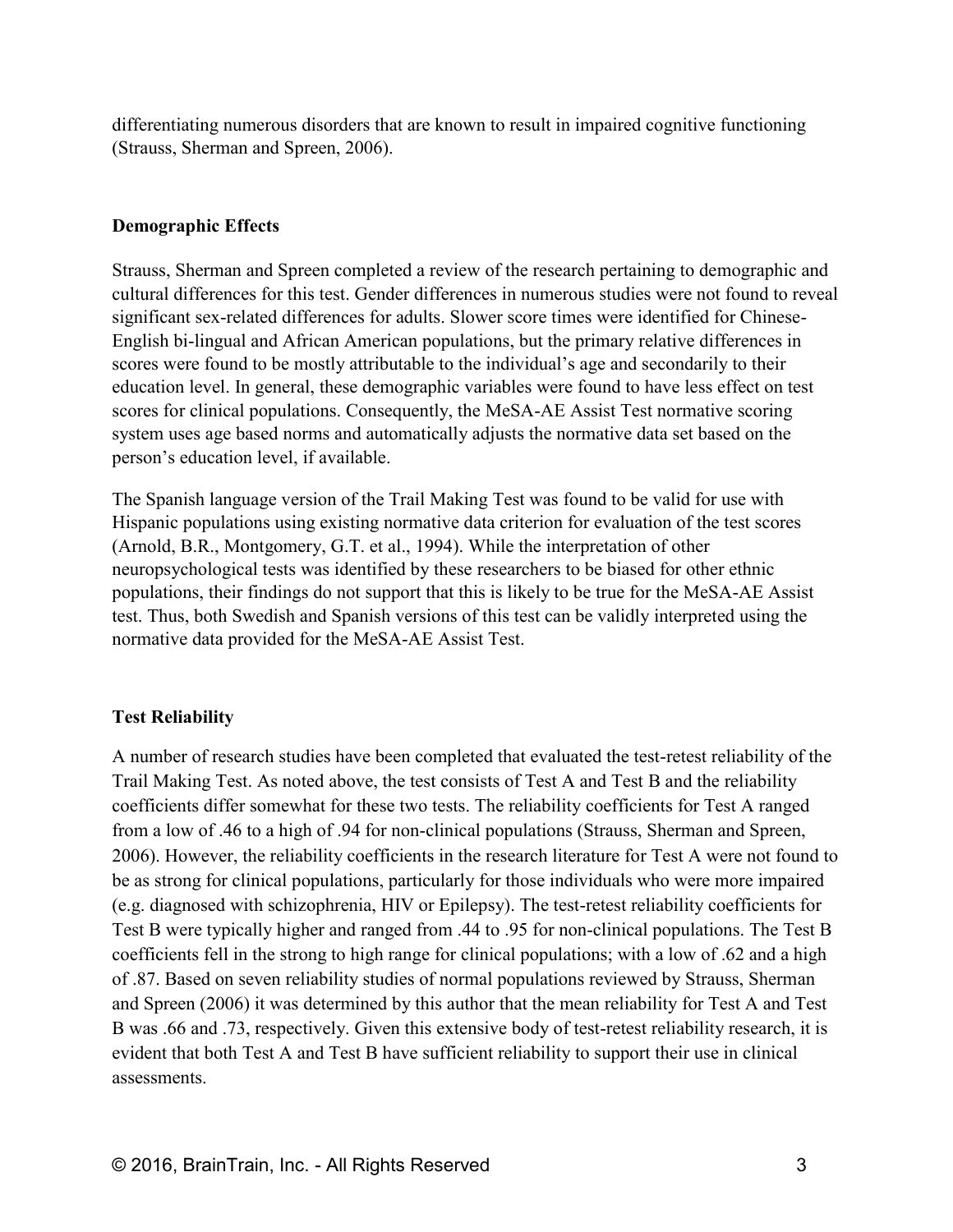Noticeable practice effects do exist when individuals are re-tested after a relatively short interval such as a few days or a week. In one study by Stuss et al. (1988) found that on average for tests spaced one week apart that Test A decreased from two to six seconds (9% to 19% improvement depending on the age group) and that Test B decreased from six to ten seconds (12% improvement for two different age groups, but no significant change for one age group). In this study, older adults typically had higher test scores to start, but only showed significant practice effects for Test A. In general, longer test interval times for numerous studies show little or only very modest change in test scores for healthy adults (Strauss, Sherman and Spreen, 2006). One study that completed testing after an average of nine months for neurologically stable adults showed a practice effect of only about one second for Test A and almost four seconds for Test B (Dikman et al., 1999). This study found high correlations for Test A and Test B that were .79 and .89, respectively. In summary, the overall research supports that the test is a reliable measure of the cognitive skills that it assesses and has minimal practice effects that are likely to fall within a 90% confidence interval range. Thus, for the most part on retesting most individuals will not achieve decreases in their test completion time that reflect a meaningful change of their scores which cannot be reasonably accounted for by measurement error (Strauss, Sherman and Spreen, 2006).

#### **Using Alternative Test Forms**

Alternative forms of Test A and Test B have been found to have high correlation coefficients supporting their use. Charter et al. (1987) reported reliability coefficients for an alternative test that reversed the stimulus order ranging from .89 to .95 for Test A and from .92 to .94 for Test B. This study was completed using both normal and mix sample diagnostic groups. Overall, these reliability scores are equivalent to the scores obtained from the reliability studies using the original Tests A and B.

The design for developing alternative forms that has good reliability involves keeping the circle spatial layout the same, but rotating it either horizontally, vertically or in both directions. In this way the distance relationship between the various individual test stimuli is preserved. Essentially, this means that alternative test forms will need to be created as "mirror-like images" of the original test in order to assure that they have face validity. The three alternative versions provided in the MeSA-AE Assist are labeled Alternative 1, 2 and 3 and they maintain the same original test layout but were flipped horizontally, vertically and both horizontally and vertically, respectively. Based on the existing body of research these alternative versions can be used reliably for retesting.

The value of using an alternative form is that it helps minimize practice effects when testing individuals for less than three months. Based on the research completed by McCaffrey et al. (1993) practice effects are best controlled for by the administration of the test a minimum of